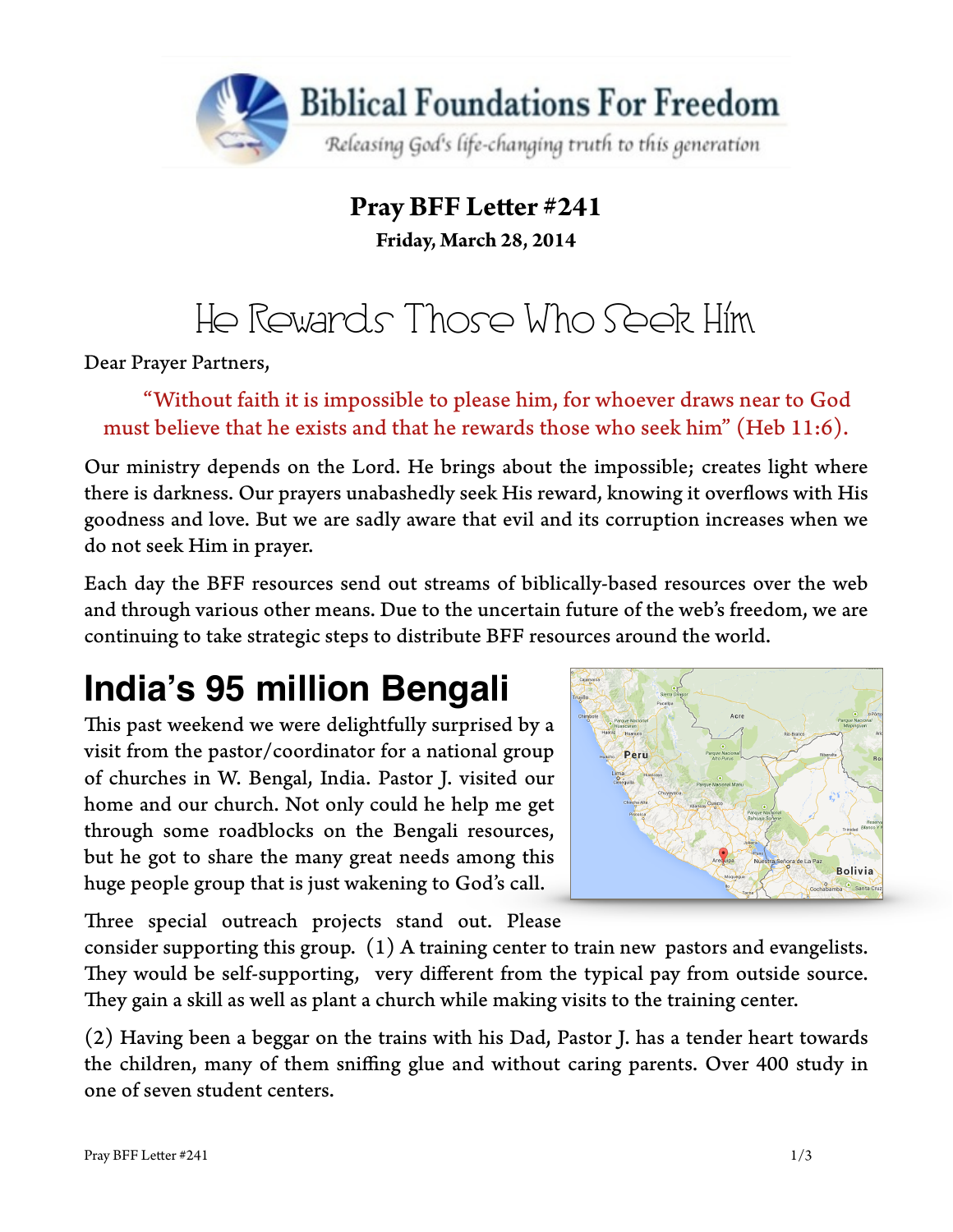(3) Outreach is at a critical junction. Pastor J. needs a one color printer to produce gospel tracts and wants to help establish evangelistic bands which would go out into new areas taking the tracts with them.

## **STM to Peru Coming Soon!**

Kathryn and I are leaving on April 15th. This is the day American taxes are due so it will be easy to remember to pray for us! If you would like Kathryn's prayer letter, let us know. She is raising her own fnancial support and is up to about 35% of \$1000.

Our time will be extremely busy–mostly speaking. We are glad that everything seems to fnally be in place. Starting on Wednesday, April 16th, there will be different seminars in the morning and evening. They are so eager to learn. The same church colleagues are going through the BFF marriage resources right now (we did this seminar last year and posted the videos). We heard from the pastor's wife that the meeting place was full.

#### Praise!

- Translations are proceeding well! There will be little time for changes once we get there, both for the handouts and power points.
- Someone asked about my back last Tuesday and I had forgoten about it! It is healed.
- Many unknowns about the trip are now worked through.
- Meeting up with Pastor J. last weekend. This helped me move forward on uploading our Bengali D2, marriage and parenting seminars. Great!
- Good response to our Reaching Beyond Mediocrity Sunday Training Class.
- Parenting class has begun!

### **Pray!**

- Parenting class meets each Sunday form 2:30-4:00. Pray for the class to settle in. The time seems to welcome disruptions and tiredness.
- Two more sessions on RBM, both on depression, one on March 30th the other, April 13th.
- Pray for the right individuals to distribute BFF's resources among God's people around the world.
- Pastor Alberto is home but still needs rehab.
- Allison seeks God's leading and provision (About \$1000 for the semester) for graduation and beyond in graduate school for publishing. She got accepted at NYU.
- Pastor Jagannath's time in the USA will build support for the Lord's ministry among the Bengalis.

Thanks so much for your prayers!

Paul